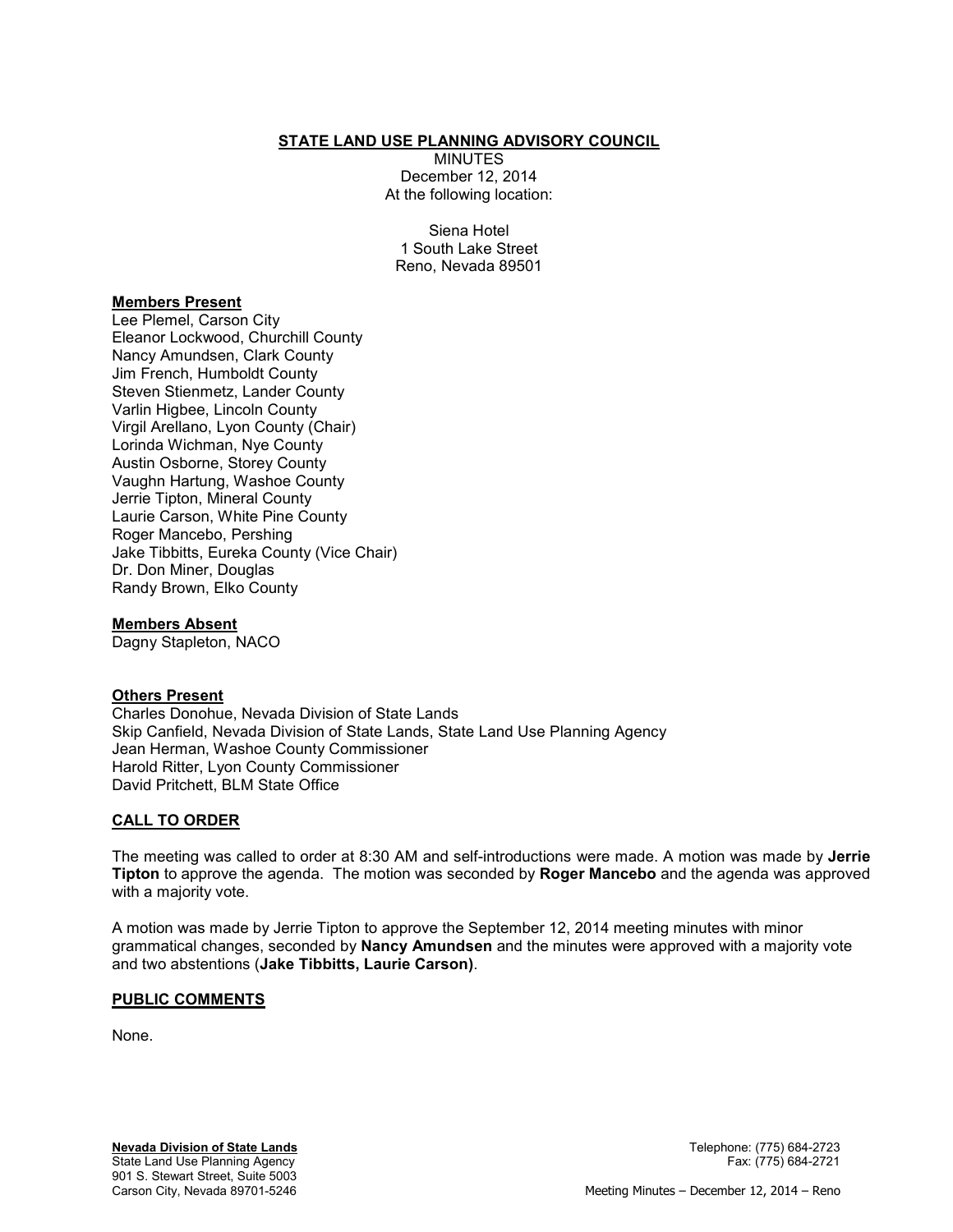# **ELECTION OF CHAIR AND VICE CHAIR FOR 2015**

A discussion was held on the nomination of a new Chair and Vice Chair for 2015. With majority consensus, **Jake Tibbitts** was nominated and accepted the position of Chair and **Lorinda Wichman** was nominated and accepted the position of Vice Chair.

### **AGENCY REPORT**

**Charles Donohue** thanked **Virgil Arellano** for his service to the State of Nevada as Chair of SLUPAC. He stated that the Division of State Lands (NDSL) budget had been submitted. NDSL is reviewing bill draft requests in anticipation of the 2015 Legislative session.

**Skip Canfield** updated the Council on the status of a bill draft relating to SLUPAC and the Executive Council. The proposal would authorize the entire SLUPAC to review proposals for areas of critical environmental concern, ACECs. Currently the Executive Council can review ACEC proposals. A second part of the bill draft request specifies the duties associated with resolving inconsistencies between local plans will stay with the Executive Council. All of this was predicated on a report submitted by the Sunset Committee to consider the status of the SLUPAC Executive Council.

### **COUNTY PLANNING ISSUES**

#### **Jake Tibbitts – Eureka**

The County's Groundwater Management Plan is being developed and mentioned AB 419 that allows for a basin to be designated as a "critical management area". Diamond Valley is not designated yet. County is using a basin-wide approach to update the Water Resources Master Plan. There is a socioeconomic "boom and bust" issue in Eureka County regarding NEPA projects. EIS/EA baselines can be outdated, County has hired a consultant to update info to proactively address the analysis of demographic and socioeconomic trends.

### **Lorinda Wichman – Nye**

Discussed cooperating agency agreement wording for non-disclosure agreements, Concern that public servants cannot sign. **Jake Tibbitts** said that there is Freedom of Information Act rationale and an exemption language to conform to open meeting law. **Skip Canfield obtained** the wording and sent it out to the members.

#### **Varlin Higbee – Lincoln**

Wild horse problem in eastern county. Concerns about possible new "City NCA" on 97,000 acres. Development is progressing at Toquop.

### **Steven Stienmetz – Lander**

New hay facility planned in Battle Mountain – for China.

#### **Vaughn Hartung – Washoe**

Citizen group wants to have Virginia Range horse herd as a tourist attraction and the County has concerns. County is preparing for growth associated with TESLA.

### **Nancy Amundsen – Clark**

County has requested an extension to comment on the BLM Las Vegas RMP update. Latest BLM land auction generated \$50 million. Dry Lake Solar Energy Zone projects are moving forward. Economic activity is up.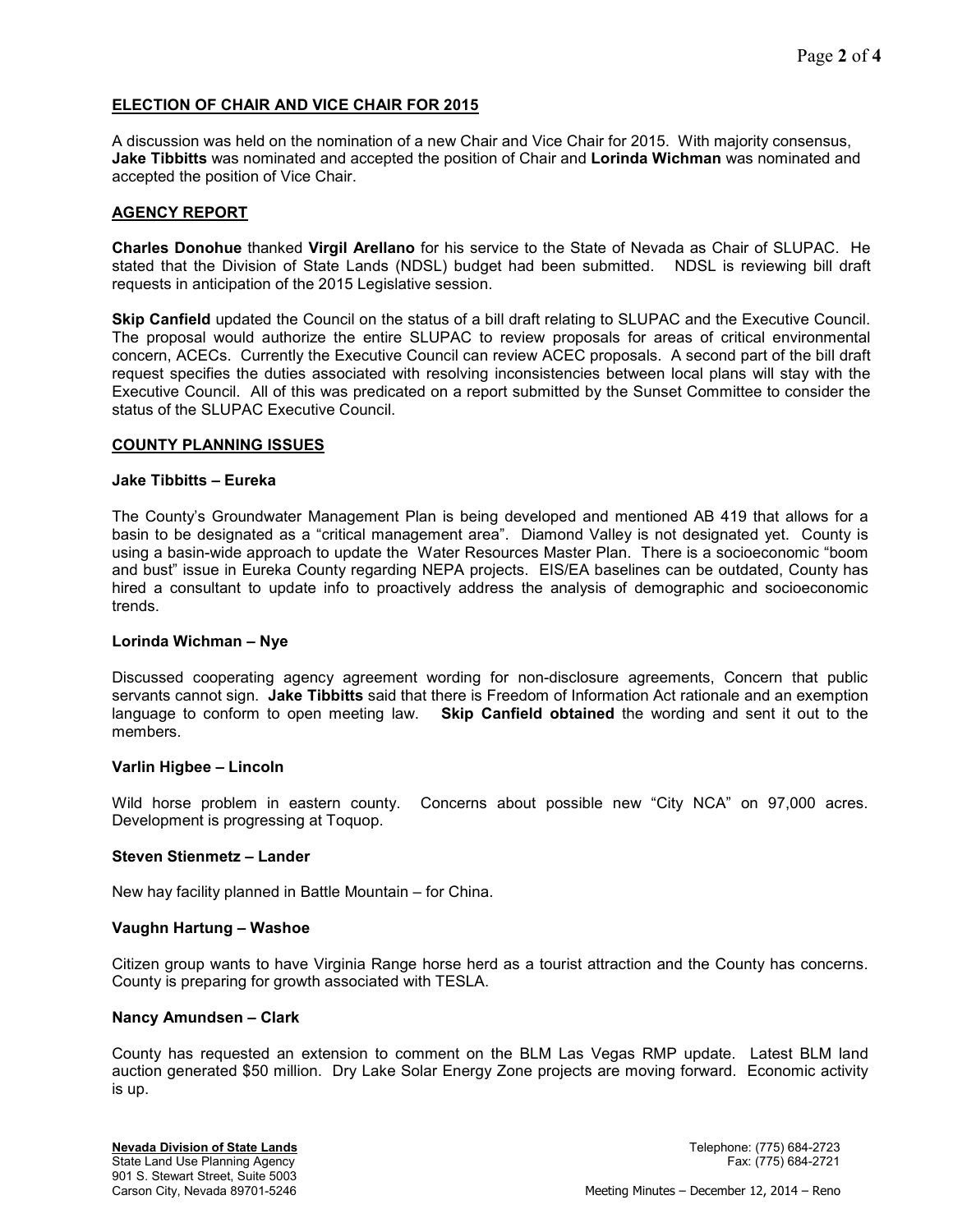### **Laurie Carson – White Pine**

SNWA pipeline lawsuit is in court. County submitted comments to the National NACO on "Waters of the US" proposal. Mining activity is still strong.

### **Lee Plemel – Carson City**

City is reviewing the BLM Pinenut Resource Management Plan.

# **Dr. Don Miner - Douglas**

Update to the 1996 Master plan is completed. 80,000 square foot community center is now open. Planning Commission approved a "fish farm" – salt water Israeli technology, indoor building for salmon and sea bass.

# **Roger Mancebo – Pershing**

Water Master Plan is almost complete.

### **Austin Osborne – Storey**

USA Pkwy will be completed to US 50 in 2017, NDOT has taken over management of the project construction in Lyon County. In Storey County, USA Pkwy is complete to the county line but will need upgrades to meet NDOT standards. County is working with Reno/Sparks to purchase effluent for Tahoe Reno Industrial Park (TRI) applications. Decrease in gold prices has affected Comstock Mining but they are still expanding to 1300 acres. A special use permit was approved to double the size of the pit. County is working with Silver City in Lyon County, listening to their concerns regarding the mine. County Master plan update is 40% completed. Anticipated completion end of 2015. Ongoing VC Highlands water problems, some residents have been forced to truck in water. Also looking at possible transfer of development rights there to offset future exacerbation of the problem.

### **Jim French - Humboldt**

County Water Management Plan completed. There are "out of basin" water transfer concerns in Humboldt County. Concern of loss of agriculture where BLM changes the classification of an area and does not acknowledge existing activities, when a new project is proposed. Winnemucca RMP is mismanaging wild horses and burros.

### **Jerrie Tipton - Mineral**

County Subdivision ordinance almost done. Master Plan and Water Plan updates completed. County is reviewing the Carson City BLM RMP update. Concerned about 4 potential wilderness areas.

### **Virgil Arellano – Lyon**

County has concerns about additional wilderness proposed in the Carson City BLM RMP update – north Pinenuts. County Land Use and Development Code being updated – issue is Lyon County has nine unique communities all with different needs. Domestic wells are going dry in some areas. County has water availability concerns related to TESLA.

### **Eleanor Lockwood – Churchill**

County is reviewing the Carson City BLM RMP update and the Bureau of Reclamation Newlands Plan update. New jail will be completed in 2015. Master Plan update to be completed in 2015.